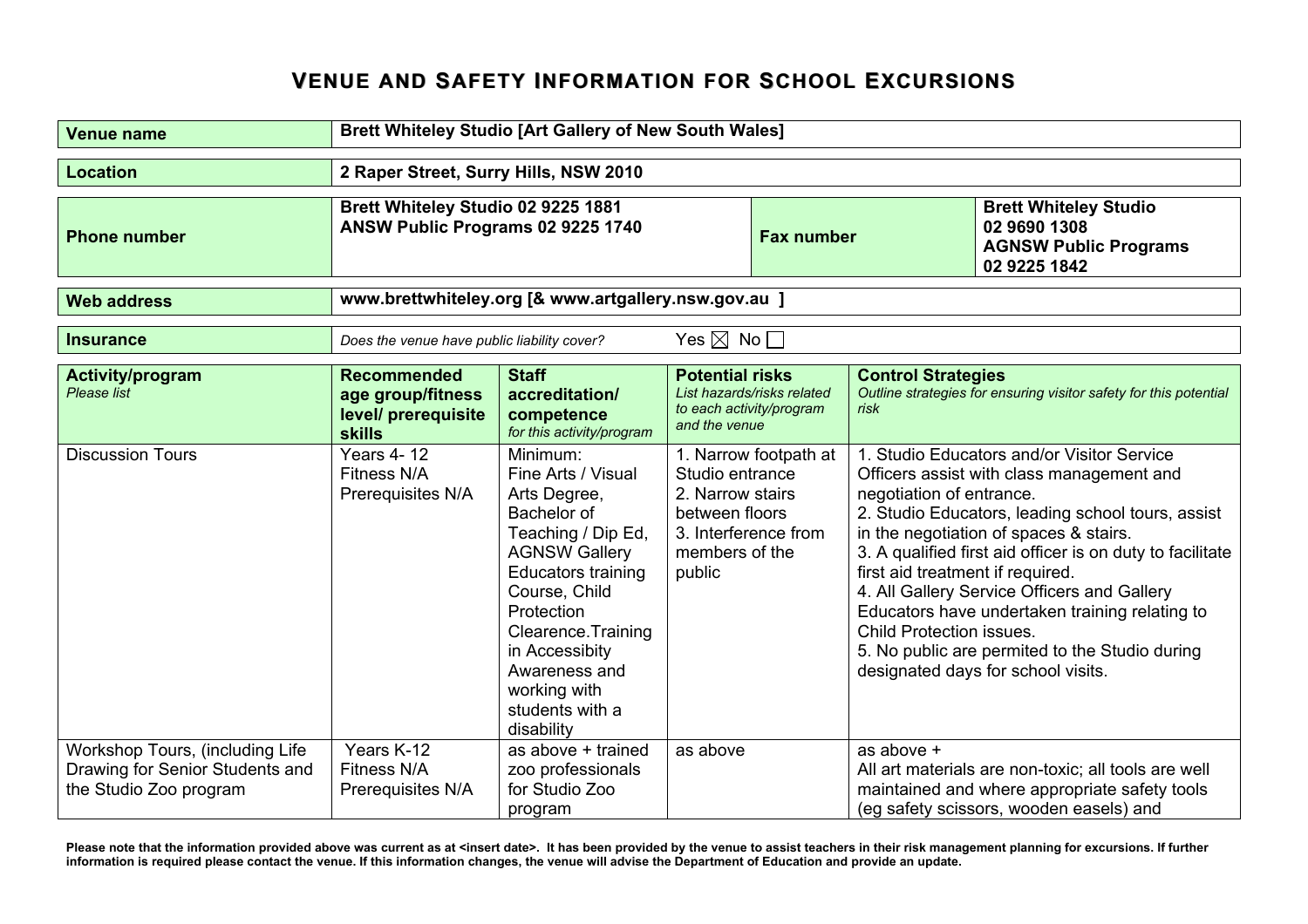|                                   |                                                |                                                |          | protection equipment (eg eye protection, aprons,<br>rubber gloves) are used. Students prior to such<br>tours are briefed on the task and correct and<br>responsible use of all materials, tools and the<br>environment in which they are to be used (eg<br>gallery space)                                                                                                   |
|-----------------------------------|------------------------------------------------|------------------------------------------------|----------|-----------------------------------------------------------------------------------------------------------------------------------------------------------------------------------------------------------------------------------------------------------------------------------------------------------------------------------------------------------------------------|
| Self-directed Tour led by Teacher | Years 4-12<br>Fitness N/A<br>Prerequisites N/A | As required for<br>employment by<br><b>DET</b> | as above | Visitor Service Officers assist with class<br>management and negotiation of entrance.<br>2. Visitors Service Officers assist in the<br>negotiation of spaces & stairs.<br>3. A qualified first aid officer is on duty to facilitate<br>first aid treatment if required.<br>4. All Visitor Service Officers have undertaken<br>training relating to Child Protection issues. |
|                                   |                                                |                                                |          |                                                                                                                                                                                                                                                                                                                                                                             |
|                                   |                                                |                                                |          |                                                                                                                                                                                                                                                                                                                                                                             |
|                                   |                                                |                                                |          |                                                                                                                                                                                                                                                                                                                                                                             |
|                                   |                                                |                                                |          |                                                                                                                                                                                                                                                                                                                                                                             |
|                                   |                                                |                                                |          |                                                                                                                                                                                                                                                                                                                                                                             |
|                                   |                                                |                                                |          |                                                                                                                                                                                                                                                                                                                                                                             |
|                                   |                                                |                                                |          |                                                                                                                                                                                                                                                                                                                                                                             |

| <b>Equipment</b><br>List any equipment, including personal protective equipment, to be provided for use during the activities/programs. |  |  |  |  |
|-----------------------------------------------------------------------------------------------------------------------------------------|--|--|--|--|
| Pencils, graphite blocks, charcoal, pastels, easels, paint brushes,<br>scissors, aprons, plastic gloves.                                |  |  |  |  |
| The above are the most common and generally used equipment across<br>the majority of programs.                                          |  |  |  |  |

**Please note that the information provided above was current as at <insert date>. It has been provided by the venue to assist teachers in their risk management planning for excursions. If further information is required please contact the venue. If this information changes, the venue will advise the Department of Education and provide an update.**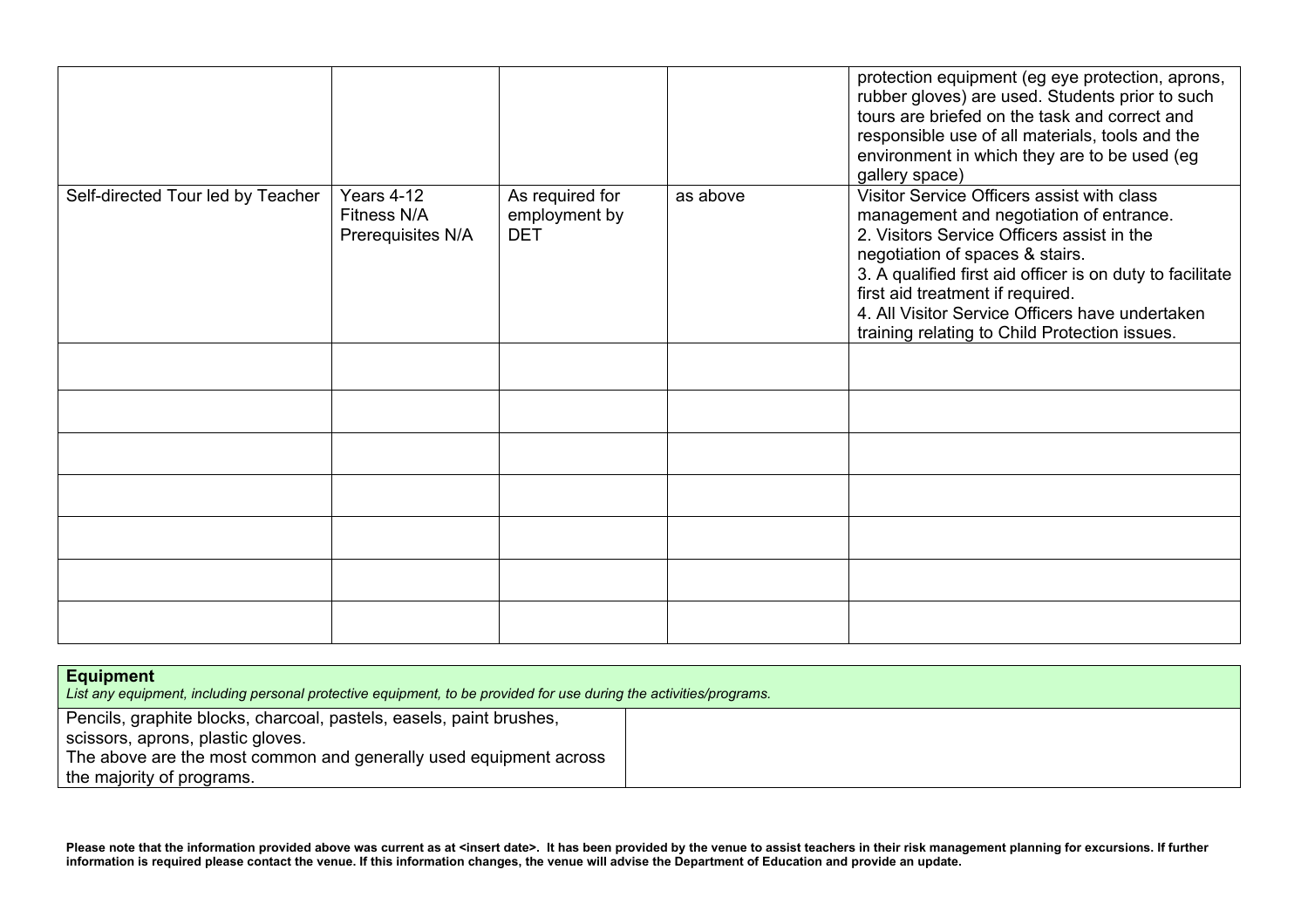| Is all equipment at the venue maintained in accordance with the OHS Regulation and<br>appropriate standards?<br>$Yes \boxtimes No \square$ |
|--------------------------------------------------------------------------------------------------------------------------------------------|

| <b>Other requirements</b><br>Where relevant, list other requirements<br>such as clothing, footwear and sun<br>screen, that participants are required to | Covered footware, comfortable footware for walking within the Studio but also to and from transport points outside of<br>the Studio.<br>The Gallery recommends hats, sunscreen and other appropriate sun protection for walking to the Studio from the bus<br>stop in Devonshire Street. There is no parking in Raper Street for buses or Studio visitors cars.<br>Water is also recommended particularly in spring and summer months so students and teachers are well hydrated.<br>The Gallery also recommends that contingencies for wet weather are made. The Studio has no wet weather facilites<br>for schools to eat their lunches and appropriate wet weather gear for students and teachers should be prepared. |                                                                              |  |  |
|---------------------------------------------------------------------------------------------------------------------------------------------------------|--------------------------------------------------------------------------------------------------------------------------------------------------------------------------------------------------------------------------------------------------------------------------------------------------------------------------------------------------------------------------------------------------------------------------------------------------------------------------------------------------------------------------------------------------------------------------------------------------------------------------------------------------------------------------------------------------------------------------|------------------------------------------------------------------------------|--|--|
| bring. Indicate if any items are provided<br>by the venue                                                                                               |                                                                                                                                                                                                                                                                                                                                                                                                                                                                                                                                                                                                                                                                                                                          |                                                                              |  |  |
|                                                                                                                                                         |                                                                                                                                                                                                                                                                                                                                                                                                                                                                                                                                                                                                                                                                                                                          |                                                                              |  |  |
| <b>Supervision/services</b><br>List services provided by venue staff<br>including briefings, guided tours,<br>supervision of activities etc             | The AGNSW provides information on use of the Brett Whiteley Studio, resources, programs and developing and<br>booking successful and safe excusions through: regular Teacher Professional development sessions and Teachers<br>Previews, The Teacher advice leaflet, made available at the AGNSW Education Entrance upon arrival, the bi-annual<br>AGNSW Education Programs Poster, the AGNSW and Brett Whiteley Studio websites.                                                                                                                                                                                                                                                                                        |                                                                              |  |  |
| <b>Access</b>                                                                                                                                           | Are access to and egress from the premises safe and without risk to health?<br>Is the venue wheelchair accessible?<br>Are disabled toilets available?                                                                                                                                                                                                                                                                                                                                                                                                                                                                                                                                                                    | Yes $\boxtimes$<br>No l<br>Yes $\boxtimes$ No $\Box$<br>Yes $\boxtimes$ No [ |  |  |
| <b>Emergencies</b>                                                                                                                                      | Are emergency procedures in place in the venue?<br>Are staff trained to deal with emergency situations?                                                                                                                                                                                                                                                                                                                                                                                                                                                                                                                                                                                                                  | Yes $\boxtimes$ No $\Box$<br>Yes $\boxtimes$ No $\Box$                       |  |  |
| <b>Construction/ Maintenance/</b><br><b>Repair</b>                                                                                                      | Are licensed personnel used for all construction, maintenance<br>and repair work?                                                                                                                                                                                                                                                                                                                                                                                                                                                                                                                                                                                                                                        | Yes $\boxtimes$ No $\Box$                                                    |  |  |

**Please note that the information provided above was current as at <insert date>. It has been provided by the venue to assist teachers in their risk management planning for excursions. If further information is required please contact the venue. If this information changes, the venue will advise the Department of Education and provide an update.**